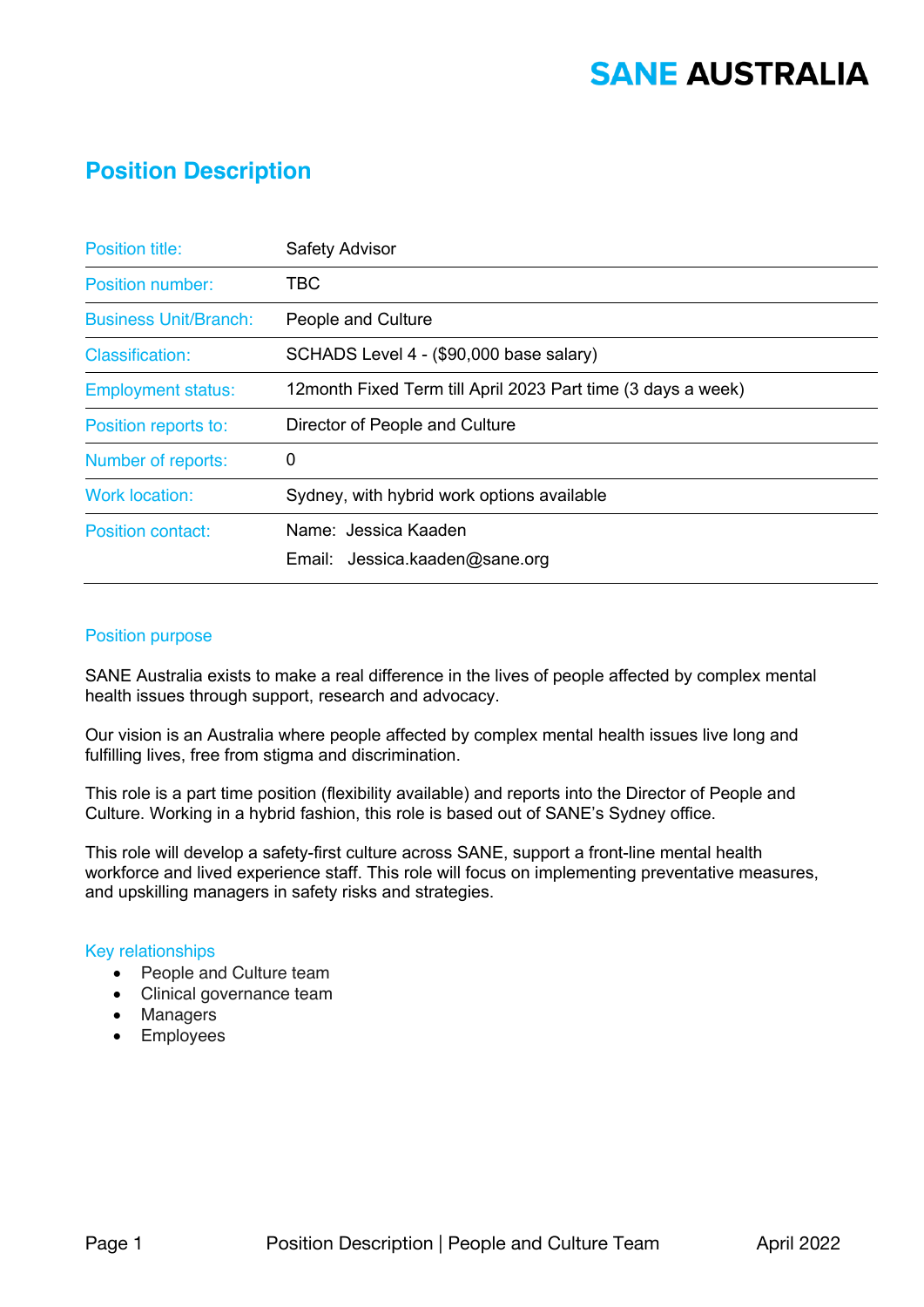# **SANE AUSTRALIA**

#### Key Accountabilities

- With the Director of People and Culture, guide the development of a safety-first culture at SANE
- Provide expert advice on appropriate frameworks and preventive measures to protect health and safety, including psychological safety
- Coach managers on their safety responsibilities, identifying safety risks and implementing risk management strategies
- Consult with staff on health and safety risks and mitigation strategies
- Oversee and promote incident reporting, including working with managers to put in place preventative measures
- Support psychological safety of lived experience workforce and front line staff
- Implement an OHS committee, including employee and management representatives
- Case management of physical and psychological illness and injury, WorkCover claims and Return to Work processes
- Identify and implement process improvements, and develop policies and procedures
- Support SANE in persuing certification for ISO 45003 Psychological Health and Safety at **Work**

#### **Selection criteria**

#### Essential Requirements

- Demonstrated provision of advice to managers on mitigating risks to health and safety in the workplace
- Strong knowledge of safety legislation in both NSW and Victoria, and consultation processes in Modern Awards
- Influence and persuasion; able to effectively build commitment for a safety-first culture across all levels at SANE
- Demonstrated ability to write policies and procedures
- Experience in injury management and return to work plans
- Basic ability to analyse data and reports to identify trends
- A commitment to continuous improvement

#### Desirable Requirements

- Previous experience in mental health sector, supporting safety of front-line staff
- Experience using an electronic incident management system (SANE uses Employment Hero)

#### Pre-Employment Checks

All appointments to SANE are subject to reference checks, criminal record checks and a doublevaccination requirement. A Working with Children's Check and Police Check is mandatory for this role.